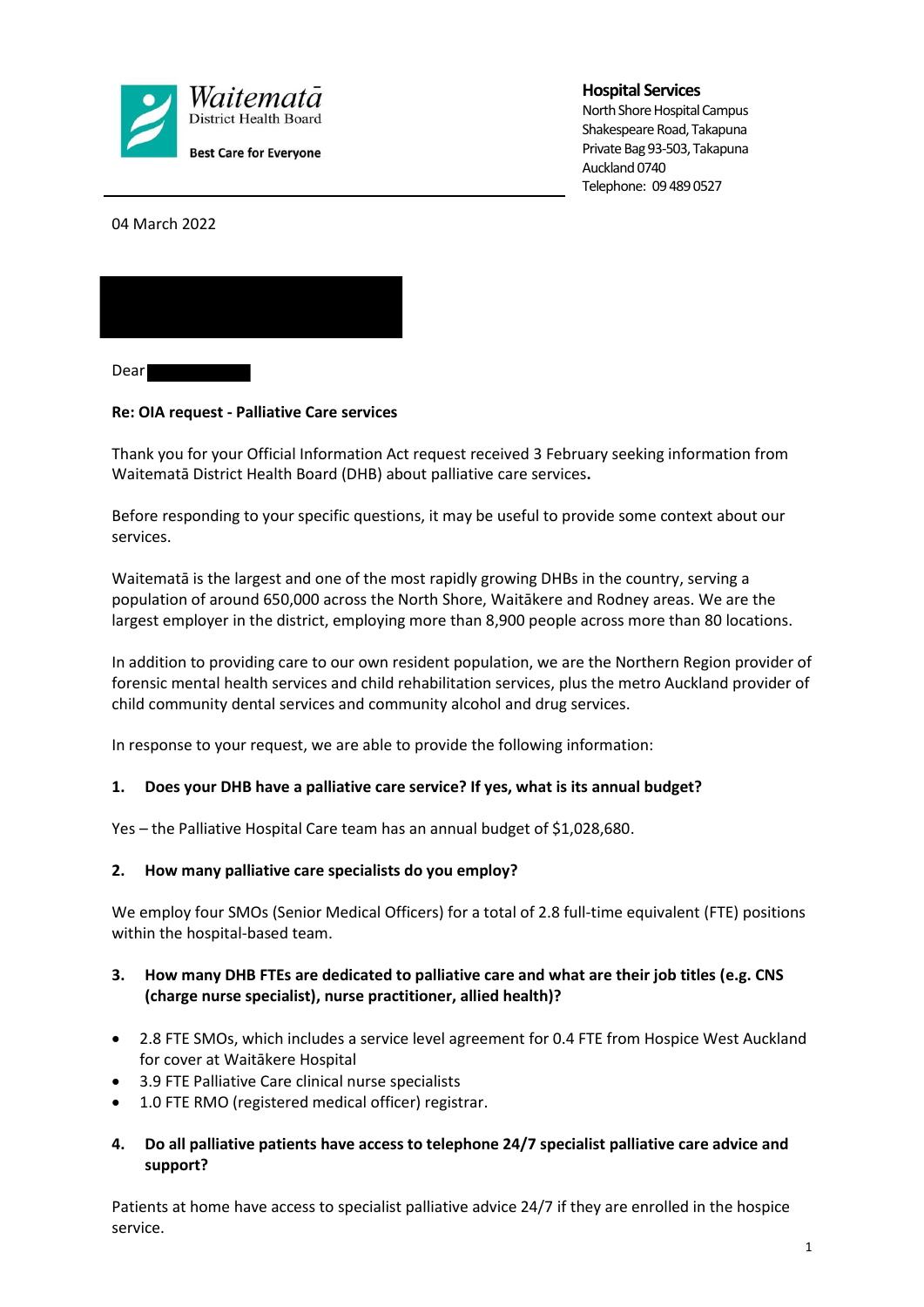There are no after-hours or weekend palliative care specialists on-call for hospital inpatients – they do, however, have access to general medical specialists 24/7. Patients are admitted under general medicine multidisciplinary (MDT) teams and they are responsible for the patient's care for the duration of their admission.

# **5. Do all palliative care patients have access to visits from district nurses and general practitioners (GPs) 24/7, wherever they are located - home, care home, rural and urban?**

Within the Waitematā district, 24/7 access to visits by hospice nurses and doctors is available in the west of Auckland for those patients enrolled in Hospice West Auckland. Access to 24/7 GP visits may be available if the GP has agreed or has a special interest in palliative care. District nurses are not available after-hours and do not visit palliative care patients in aged residential care facilities (ARCs). Patients with palliative care needs (palliative patients) who are in ARCs, have access to specialist palliative care assessments if they under the hospice teams that visit those care homes.

## **6. Do all palliative patients (no matter where located) have access to assessment and care from multidisciplinary specialist palliative care teams?**

Non-specialist teams are able to provide fundamental palliative care to their patients in the community and in hospitals and have access to guidelines developed by specialists. Patients needing palliative care that requires specialist input do not have access to it 24/7 but their needs can be met by non-specialist clinicians until they are able to access specialist teams. Access to specialist palliative care is also dependent on the GP or hospital clinician's understanding of patients' palliative care needs. In addition, some patients who have palliative care needs do not wish to be under a hospice service, or may not meet the criteria for hospice involvement, in which case, they would not have access to assessment and care from multi-disciplinary specialist palliative care teams.

Patients admitted to North Shore or Waitākere hospitals have access to our specialist palliative care team during work hours. As noted above, palliative patients who are in ARCs have access to specialist palliative care assessments if they under the hospice teams that visit those care homes.

## **7. Do all patients admitted to hospital have access to multidisciplinary specialist palliative care teams?**

Patients have access to specialist palliative care nurses and doctors, with the remainder of care provided by the generalist ward MDT.

## **8. How many FTEs do you have dedicated to implementation of end-of-life care pathways and advanced care planning?**

These roles are undertaken by the full Palliative Care team – same FTE as above. While there is no dedicated FTE, end-of-life care planning is considered the responsibility of all clinicians and part of the therapeutic relationship between patient and clinician. End-of-life care pathways (e.g. Te Ara Whaka Piri) can be implemented by all clinicians in all settings.

However, our hospitals have ward-registered nurse end-of-life champions who have completed the relevant training - their primary role is care in the last days of life (Te Ara Whakapiri).

## **9. When are people referred to palliative care, by whom and how close to death?**

For inpatients, the ward medical teams refer to the Palliative Care service:

- within up to three months of death (the majority of referrals)
- earlier in the disease trajectory (within three-to-six months of death)
- within six-to-twelve months of death
- small minority >12 months up to three years life-expectancy.